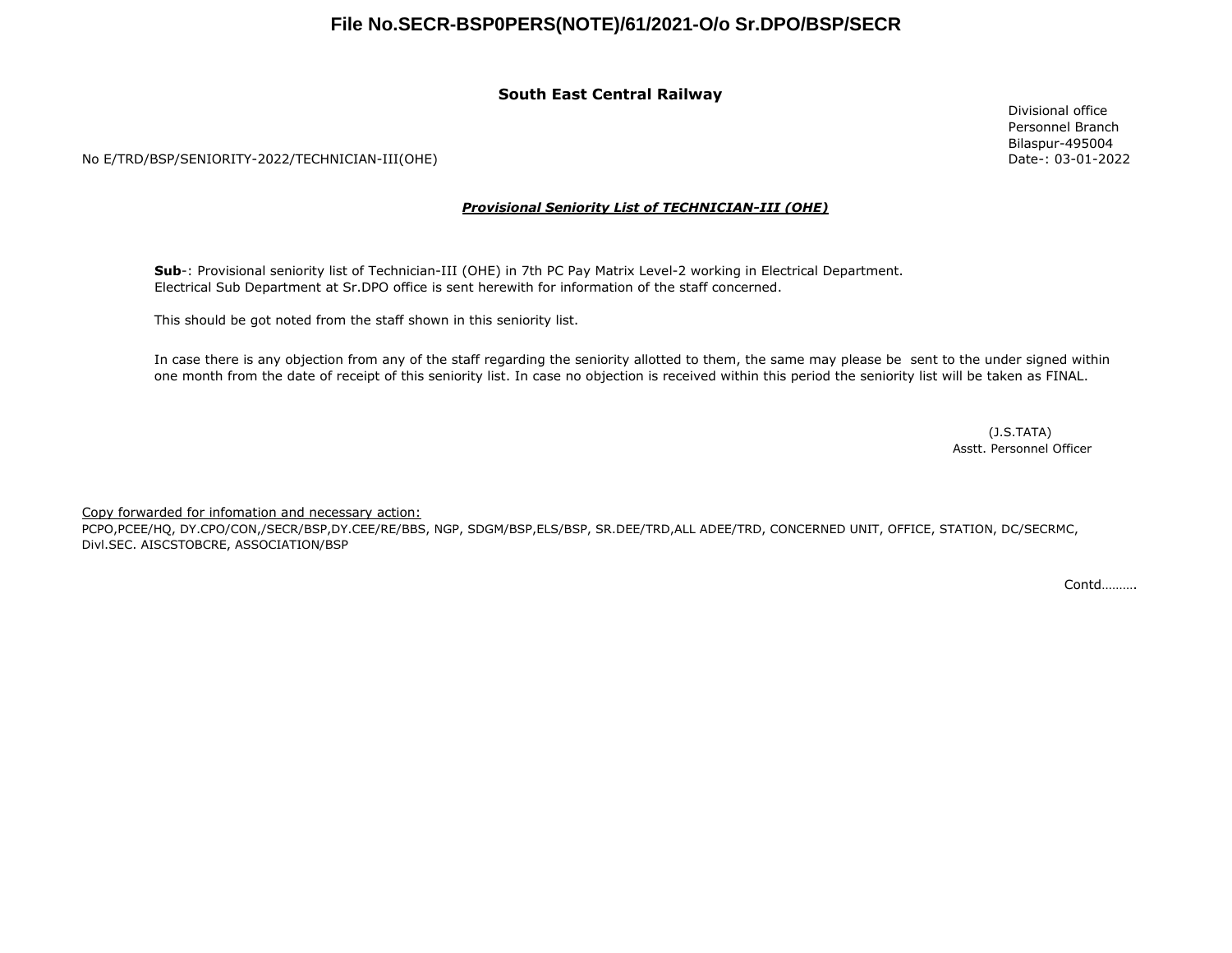# **File No.SECR-BSP0PERS(NOTE)/61/2021-O/o Sr.DPO/BSP/SECR**

| <b>Department</b>       |               | <b>ELECT (TRD)</b>        |                          |           |                      | <b>Sub Department:</b> |            |                          | <b>ELECTRIC (TRD)</b>                   |                                              |                           |
|-------------------------|---------------|---------------------------|--------------------------|-----------|----------------------|------------------------|------------|--------------------------|-----------------------------------------|----------------------------------------------|---------------------------|
| <b>Designation</b>      |               | Technician-III (OHE)      |                          |           |                      | Salary Grade:          |            |                          | 05200-20200, GP.1900 (7th P.C. Level-2) |                                              |                           |
| Division                |               |                           | <b>Bill Unit</b>         |           | <b>Sanction Type</b> |                        |            | <b>Sanction Sttength</b> |                                         |                                              |                           |
| <b>BSP</b>              |               |                           | 525/532/544/<br>545/1000 |           | PT                   |                        |            | 29                       |                                         |                                              |                           |
| <b>EMPLOYEE DETAILS</b> |               |                           |                          |           |                      |                        |            |                          |                                         |                                              |                           |
| <b>Seniority No</b>     | PFNo./NPS No. | Name(Sri/Smt)             | Designation              | Comm.     | <b>STN</b>           | <b>Bill Unit</b>       | D/Birth    | D/Apptt.                 | Date of Prom.                           | <b>Effective Date of</b><br><b>Seniority</b> | <b>Panel Date/Remarks</b> |
| $\mathbf{1}$            | 07965369      | <b>B.LAXAMAN RAO</b>      | TECHNICIAN III           | UR        | PND                  | 2544                   | 26-03-1971 | 14-07-1999               | 05-07-2018                              | 05-07-2018                                   |                           |
| $\overline{2}$          | 19AB0040      | AMOSH NAG                 | TECHNICIAN III           | UR        | <b>BSP</b>           | 2532                   | 03-05-1995 | 14-05-2019               | 15-11-2019                              | 15-11-2019                                   | ٠                         |
| 3                       | 07961996      | RADHESHYAM                | TECHNICIAN III           | <b>UR</b> | CPH                  | 2532                   | 06-07-1971 | 17-02-1999               | 31-12-2019                              | 31-12-2019                                   |                           |
| $\overline{4}$          | 07965357      | PHUL CHANDRA              | TECHNICIAN III           | UR        | <b>MDGR</b>          | 2544                   | 09-12-1971 | 04-08-1999               | 31-12-2019                              | 31-12-2019                                   |                           |
| 5                       | 07971588      | G. SHRINIVAS RAO          | TECHNICIAN III           | <b>UR</b> | <b>BSP</b>           | 2532                   | 15-06-1967 | 21-10-1998               | 31-12-2019                              | 31-12-2019                                   |                           |
| 6                       | 07575683      | ASHOK KUMAR SARKAR        | TECHNICIAN III           | UR        | <b>BSP</b>           | 1000                   | 10-07-1964 | 24-03-1984               | 31-12-2019                              | 31-12-2019                                   | CONS./BSP                 |
| $\overline{7}$          | 07954300      | SMT. R. PADMAVATI         | TECHNICIAN III           | UR        | KGB                  | 2544                   | 23-06-1970 | 11-02-1998               | 31-12-2019                              | 31-12-2019                                   |                           |
| 8                       | 06061230      | K K TIWARI                | TECHNICIAN III           | UR        | <b>BSP</b>           | 2532                   | 03-05-1975 | 31-07-1995               | 31-12-2019                              | 31-12-2019                                   |                           |
| 9                       | 07565227      | JAGESHWAR PRASAD          | TECHNICIAN III           | UR        | <b>BSP</b>           | 2532                   | 27-05-1965 | 22-08-1996               | 31-12-2019                              | 31-12-2019                                   |                           |
| 10                      | 07565331      | JAVED ALI                 | TECHNICIAN III           | UR        | <b>BSP</b>           | 2544                   | 06-09-1976 | 04-09-1996               | 31-12-2019                              | 31-12-2019                                   |                           |
| 11                      | 07564818      | ASHOK KUMAR RAWAT         | TECHNICIAN III           | <b>UR</b> | SDL                  | 2545                   | 01-04-1976 | 02-02-1995               | 31-12-2019                              | 31-12-2019                                   |                           |
| 12                      | 01397528      | SUKHA RAM PAWAR           | TECHNICIAN III           | <b>UR</b> | LKO                  | 2532                   | 08-05-1964 | 04-04-1996               | 13-01-2020                              | 31-12-2019                                   | RE/LKO                    |
| 13                      | 05AB0186      | MAHESHWAR                 | TECHNICIAN III           | SC        | <b>KRBA</b>          | 2532                   | 10-10-1978 | 02-08-2005               | 31-12-2019                              | 31-12-2019                                   |                           |
| 14                      | 07966167      | SAROJ KUMAR               | TECHNICIAN III           | ST        | PND                  | 2544                   | 05-06-1970 | 12-05-1997               | 31-12-2019                              | 31-12-2019                                   |                           |
| 15                      | 07AB0006      | RAJESH                    | TECHNICIAN III           | ST        | <b>SDL</b>           | 2545                   | 01-07-1974 | 31-01-2007               | 31-12-2019                              | 31-12-2019                                   |                           |
| 16                      | 06AC0033      | <b>J SHANKAR RAO</b>      | TECHNICIAN III           | SC        | <b>BSP</b>           | 2532                   | 23-06-1978 | 30-03-2006               | 31-12-2019                              | 31-12-2019                                   |                           |
| 17                      | 07AB0440      | DHARMENDRA KUMAR DAS      | TECHNICIAN III           | SC        | <b>BPH</b>           | 2525                   | 26-02-1981 | 07-09-2007               | 31-12-2019                              | 31-12-2019                                   |                           |
| 18                      | 08AB0283      | YOGESHWAR PRASAD          | TECHNICIAN III           | SC        | <b>BSP</b>           | 2532                   | 07-08-1987 | 07-05-2008               | 31-12-2019                              | 31-12-2019                                   |                           |
| 19                      | 13AB0983      | SRIKANT RAJAK             | TECHNICIAN III           | OBC       | <b>BSP</b>           | 2532                   | 01-07-1987 | 20-06-2013               | 22-04-2020                              | 22-04-2020                                   |                           |
| 20                      | 07AB0389      | BISWAMITRA SAHU           | TECHNICIAN III           | OBC       | <b>BRH</b>           | 2544                   | 04-03-1971 | 03-08-2007               | 22-04-2020                              | 22-04-2020                                   |                           |
| 21                      | 07AB0737      | CHANDAN KUMAR             | TECHNICIAN III           | UR        | PND                  | 2544                   | 12-05-1985 | 03-07-2007               | 22-04-2020                              | 22-04-2020                                   |                           |
| 22                      | 09AB0047      | SURENDRA KUMAR PANDEY     | TECHNICIAN III           | <b>UR</b> | RIG                  | 2525                   | 03-10-1983 | 08-04-2009               | 22-04-2020                              | 22-04-2020                                   | $\overline{a}$            |
| 23                      | 07AB0466      | MANOJ KUMAR SINHA         | TECHNICIAN III           | OBC       | <b>KRBA</b>          | 2532                   | 25-11-1972 | 24-08-2007               | 22-04-2020                              | 22-04-2020                                   |                           |
| 24                      | 13AB0991      | SHIV KUMAR                | TECHNICIAN III           | SC        | CPH                  | 2532                   | 19-04-1982 | 20-06-2013               | 22-04-2020                              | 22-04-2020                                   | ٠                         |
| 25                      | 29802986      | RISHI KUMAR SINGH         | TECHNICIAN III           | UR        | <b>SDL</b>           | 2545                   | 14-11-1992 | 18-08-2020               | 09-03-2021                              | 31-03-2021                                   | $\sim$                    |
| 26                      | 29803039      | CHARPE MOROTI PRALHAD RAO | <b>TECHNICIAN III</b>    | OBC       | PND                  | 2544                   | 18-05-1991 | 18-08-2020               | 09-03-2021                              | 31-03-2021                                   | $\overline{a}$            |
| 27                      | 29803021      | <b>SONU KUMAR</b>         | TECHNICIAN III           | UR        | <b>BRH</b>           | 2544                   | 18-01-1994 | 18-08-2020               | 09-03-2021                              | 31-03-2021                                   | $\overline{a}$            |
| 28                      | 21729807124   | CHANDAN KUMAR             | TECHNICIAN III           | OBC       | <b>BSP</b>           | 2532                   | 03-10-1994 | 18-08-2020               | 09-03-2021                              | 31-03-2021                                   |                           |
| 29                      | 29803041      | ANAND MOHAN PANDEY        | TECHNICIAN III           | <b>UR</b> | <b>MDGR</b>          | 2544                   | 19-07-1995 | 18-08-2020               | 09-03-2021                              | 31-03-2021                                   |                           |

### **PROVISIONAL SENIORITY LIST OF EMPLOYEE (S) FOR TECHNICIAN-III (OHE) WIGN AS ON 01-01-2022**